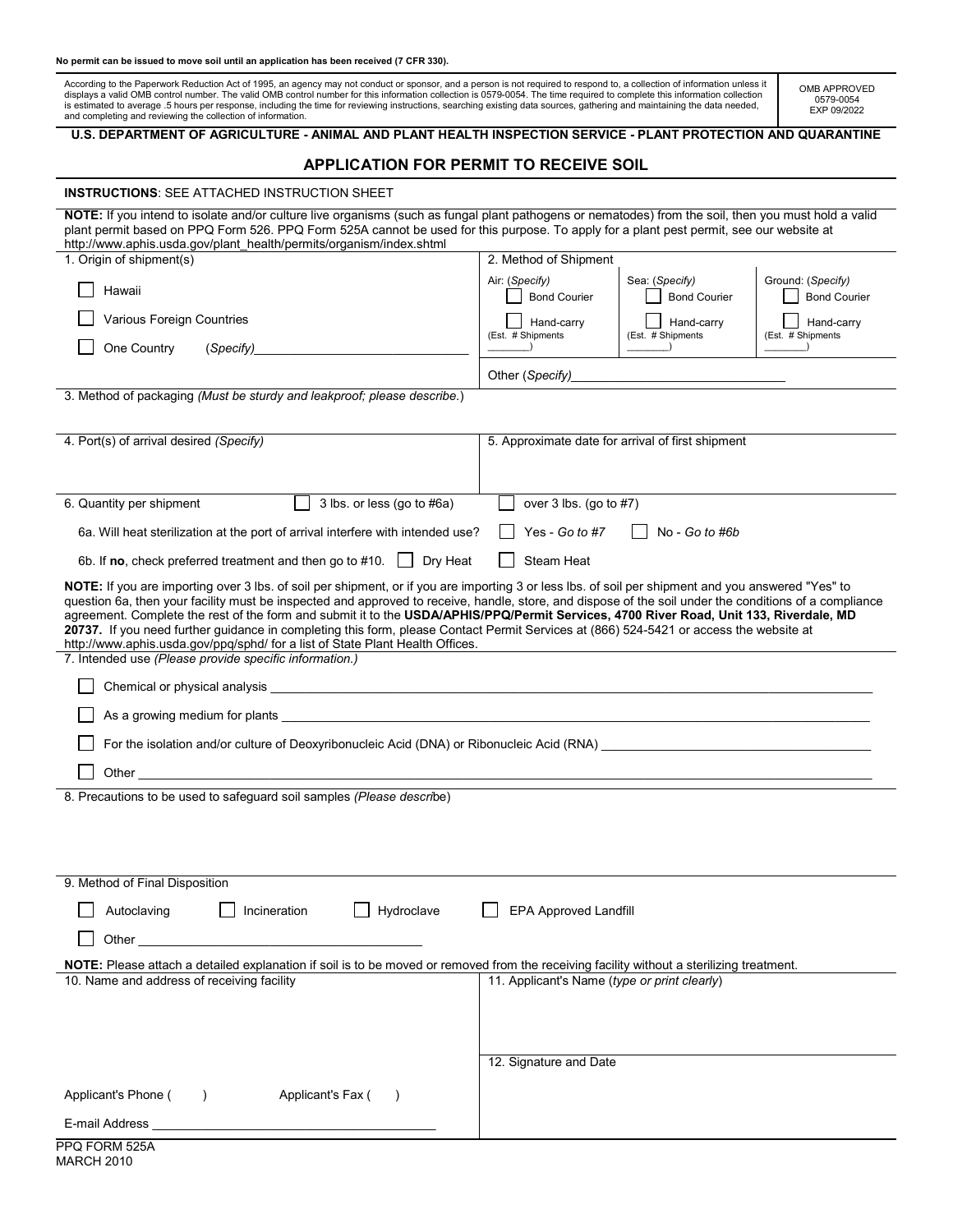## **Instructions for Completing Form 525A Application for Permit to Receive Soil**

**NOTE**: If you intend to isolate and/or culture live organisms (such as fungal plant pathogens or nematodes) from the soil, then you must hold a valid plant pest permit based on PPQ Form 526. PPQ Form 525A cannot be used for this purpose. To apply for a plant pest permit, see our website at [http://www.aphis.usda.gov/plant\\_health/permits/organism/index.shtml](http://www.aphis.usda.gov/plant_health/permits/organism/index.shtml)

### **Please TYPE or PRINT legibly. Complete every block except for blocks 4 and 5 which may be left blank if the information is unknown.**

- 1. Indicate the origin of the soil shipment. If you check "one country," enter the name of the country on the line provided.
- 2. Indicate the method of shipment. If you want to hand-carry soil, check "Other" and enter on the line 'hand carry.' Hand carried items must be approved with the port of entry before arrival.
- 3. Briefly describe the packaging being used (i.e., Tupperware, cooler, etc.).
- 4. Enter the city and State of the first port of arrival. If unknown leave blank.
- 5. Enter the approximate or estimated date of arrival. If unknown leave blank.
- 6. Indicate the weight of soil per shipment. If 3 or less lbs., continue to block 6a. If more than 3 lbs., continue to block 7.
- 6a. If you are importing 3 or less lbs. of soil per shipment, answer "Yes" or "No" if heat sterilization will interfere with the intended use. If you answered "No" to 6a, the soil must be treated at a USDA Plant Inspection Station. Continue to block 6b. If you answered "Yes" to question 6a, continue to block 7.
- 6b. Indicate the preferred method of sterilization, then skip to block 10.
- 7. Indicate all that apply. If you intend to isolate and/or culture live organisms (such as plant pathogens or nematodes) from the soil, then you are using the wrong form. See the note at the top of this form for instructions for the PPQ Form 526. Selection of 'Other' includes landfill.
- 8. Enter a brief description of the precautions to be used to prevent pest dissemination. If no pests exist, enter "N/A."
- 9. Indicate the method of final disposition. Selection of "Other" may include landfill. Please attach a detailed explanation if soil is to be moved or removed from the receiving facility without a sterilizing treatment. All attachments must have a company name, a contact name, and Form 525A typed or printed at the top of each page.
- 10. Enter the name, address, and phone number of the receiving facility. Enter the applicant's telephone and facsimile numbers, including the Area Code.
- 11. Enter the applicant's name; this should be the person directly responsible for the soil received by the facility.
- 12. Enter signature of applicant and the date.

#### Forwarding Instructions:

- If you are importing over 3 lbs. of soil per shipment, or if you are importing 3 or less lbs. of soil per shipment and you answered "Yes" to question 6a, then your facility must be inspected and approved to receive, handle, store, and dispose of the soil under the conditions of a compliance agreement. Complete the rest of the form and submit it to the State Plant Health Director of the State of destination. Contact USDA/APHIS/PPQ/Permit Services at (301) 734-5519 or access the website at http://www.aphis.usda.gov/services/report\_pest\_disease/report\_pest\_disease.shtml for a list of State Plant Health Offices.

- If you are importing 3 or less lbs. of soil per shipment and you answered "No" in block 6a, then the soil must be treated at the port of arrival. Send the completed application by facsimile to Area Code (301) 734-5786 or by mail to:

### USDA/APHIS/PPQ/Permit Unit, 4700 River Road, Unit 136, Riverdale, MD 20737.

Please call 1-877-770-5990 if you have any questions.